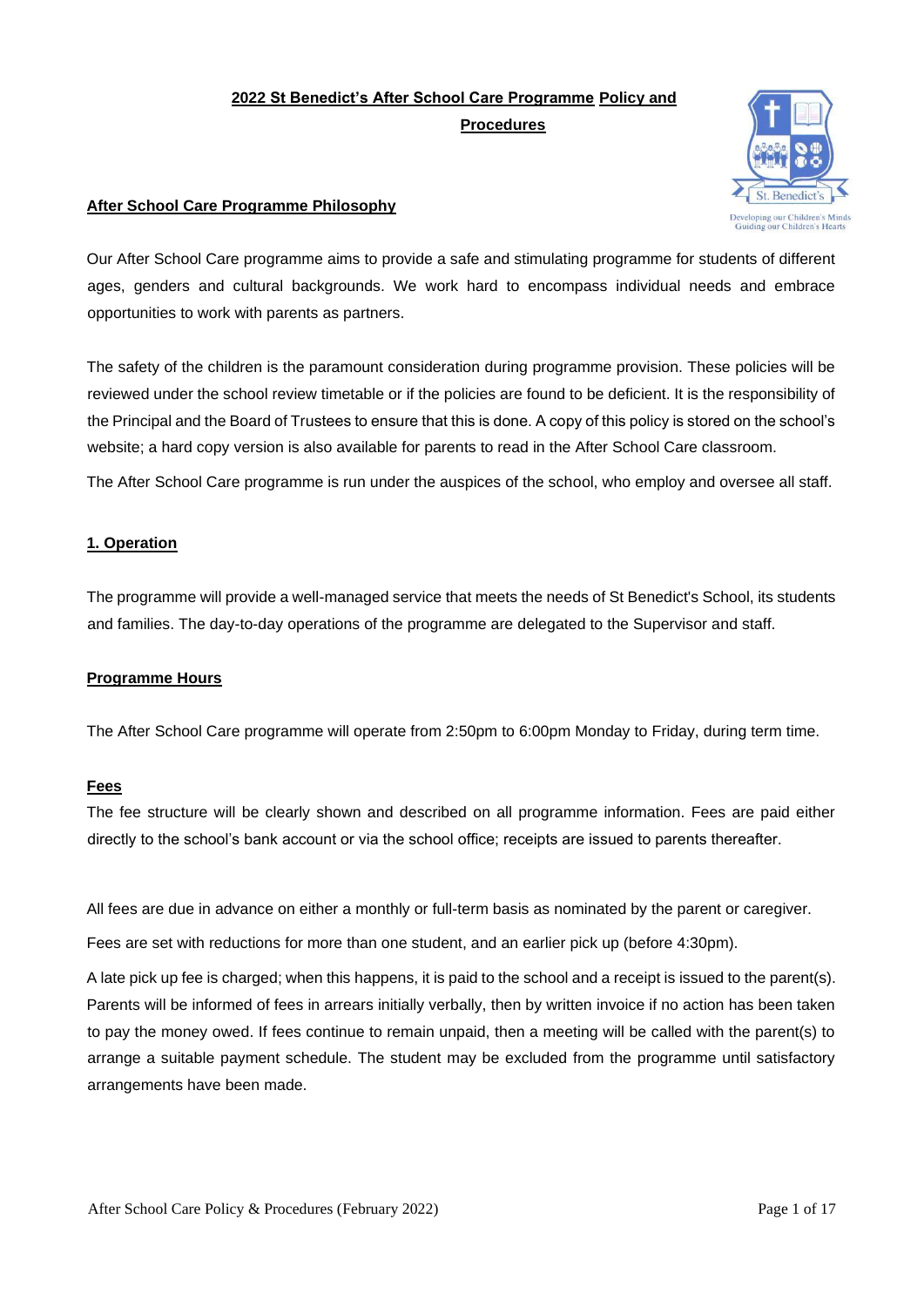#### **Enrolment Procedures**

All families are required to complete and sign a new enrolment form at the start of each school year before the student can participate in the After School Care programme. It is the parent's responsibility to inform the supervisor of any changes of details included on the enrolment form or include additional information should it be important to safeguard the health and safety of the student.

Parent completed enrolment forms must include the following information:

- student's name, address and home phone number
- parent/guardian's names and work phone numbers
- emergency contact details of two (2) people other than the parent / caregiver
- names of adults authorised to pick up child
- special instructions regarding access
- any health problems, allergies
- any other information necessary to provide adequate care.

#### **Wait-List Criteria**

If there is no space available on the day(s) you are requesting, then your child's/children's name will go onto our Wait List once an application form is completed and handed to the After School Care Programme Supervisor. Clearly state which days you are requesting, and your preferred start date. If you have an end date, do record it as this is helpful information.

Priority is given to siblings, and students already in the programme looking to change days. After that a "first in, first served, and as space permits" policy will apply. This is carried out in a fair manner and by moving names up the queue as space becomes available. In the event a student is offered a place for a day(s), and they are unable to take it, the place shall be offered to the next person on the Wait List and so on until the position is filled.

The school operates separate Wait Lists for each day of the week. Students who are offered but decline a place will be removed from the waitlist(s) for the day(s) they have declined. This will not affect your place on the waitlists for other days. If you wish to return to the Wait List for a day(s) you have declined, you will need to indicate this by completing a new application for that day(s).

You will be informed as soon as a space becomes available. Unfortunately, we are unable to guarantee a place, or predict when a place will become available. Please note that your child(ren) may not be accepted into the programme on all your requested days. If you no longer require a place on the Wait List, it is helpful for us to know in order to keep the list accurate.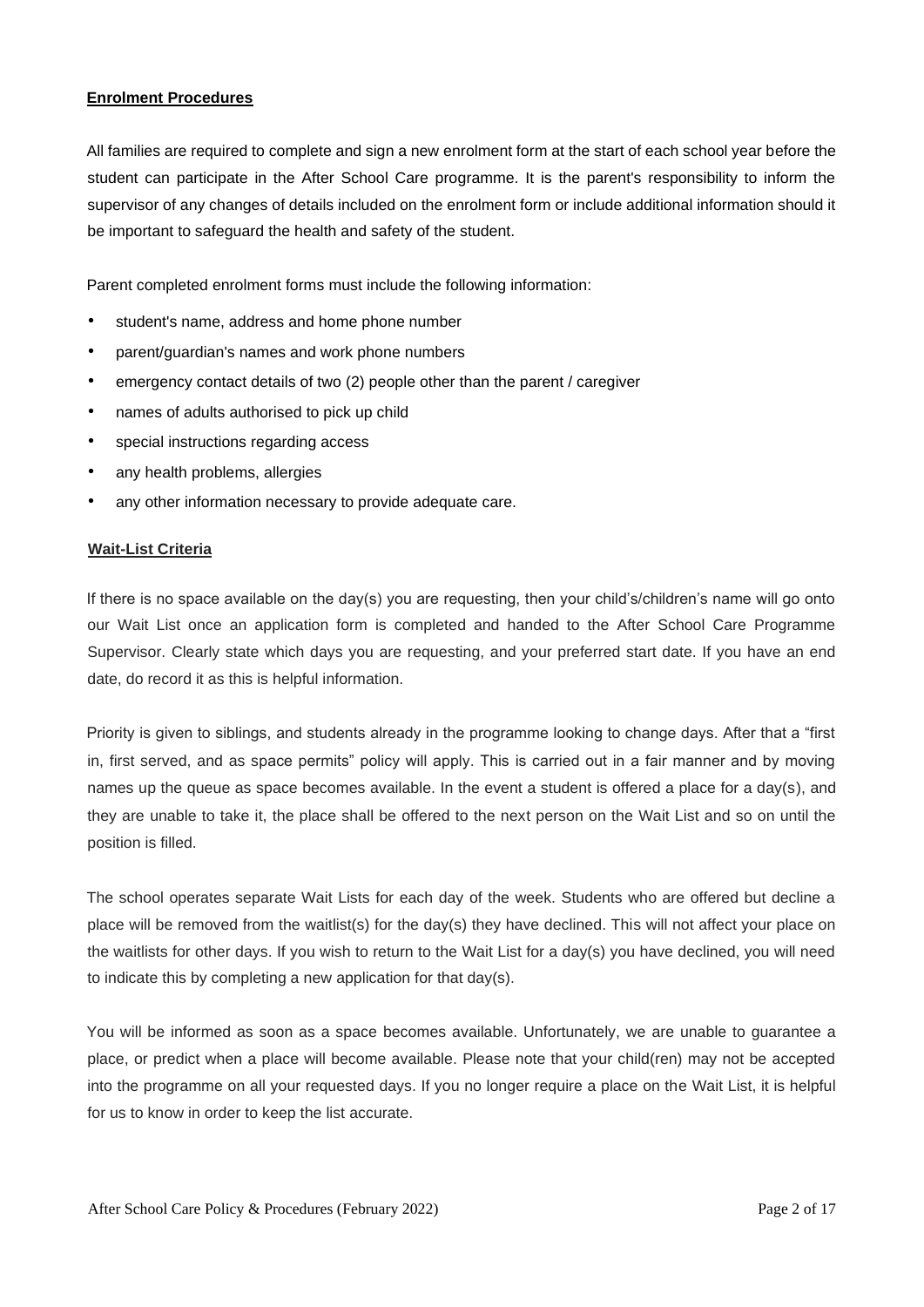#### **Casual Basis and Extra Attendance**

Parents must contact either the school Office Manager or the After School Care Programme Supervisor as soon as possible, if they wish for their child(ren) to attend on a day they do not normally attend. If the roll on that day is full, parents will be informed that their children must be collected at the end of the school day at 2.50pm.

#### **Drop Off and Pick Up**

Parents are expected to contact the school Office Manager or the After School Care Programme Supervisor as soon as possible, and certainly before, the beginning of the programme if their child will not be attending. Students sign in at the start of the programme and parents are responsible for signing their child(ren) out of the After School Care programme. Due to running costs and holding places, those with permanent places will continue to be charged in the student's absence from the programme. The exception to this rule is both the Year 6 & Year 8 School camps. Students who are registered in full time After School Care will not be charged during School Camp weeks.

The following steps will be taken if a student does not arrive at the programme:

- 1. Check with the school Office Manager as to whether the student was at school.
- 2. Parents will be telephoned by the After School Care Supervisor for unexplained absences.
- 3. Classroom teacher, emergency contacts and thereafter, the Police will be contacted where there are serious concerns for a student's whereabouts and/or safety.

In all circumstances, parents must sign their child out using the Signing Out book, regardless of being inside the building, outside in the playground or off the school's grounds. It is the responsibility of the parents to let the After School Care Supervisor know if regular session days and times change.

If a student is not collected at the end of a programme, the following procedure will be followed:

- 1. Two staff members will remain with the student.
- 2. Parents and emergency contacts will be contacted.
- 3. If there has been no contact with the parents or the emergency contacts within one hour of the programme closing, the student will be taken to the nearest Police Station. A note will be left at the school indicating where the student has been taken. The principal will be informed if this is the case.

Parents will be charged a late pick-up fee of \$20 from 6:00pm – 6:15pm, and \$10 every 5 minutes thereafter. This is paid to the school and is receipted. Staff will not release a student to a person who is not identified on the enrolment form. Parents must inform the After School Care Supervisor if a person who is not listed on the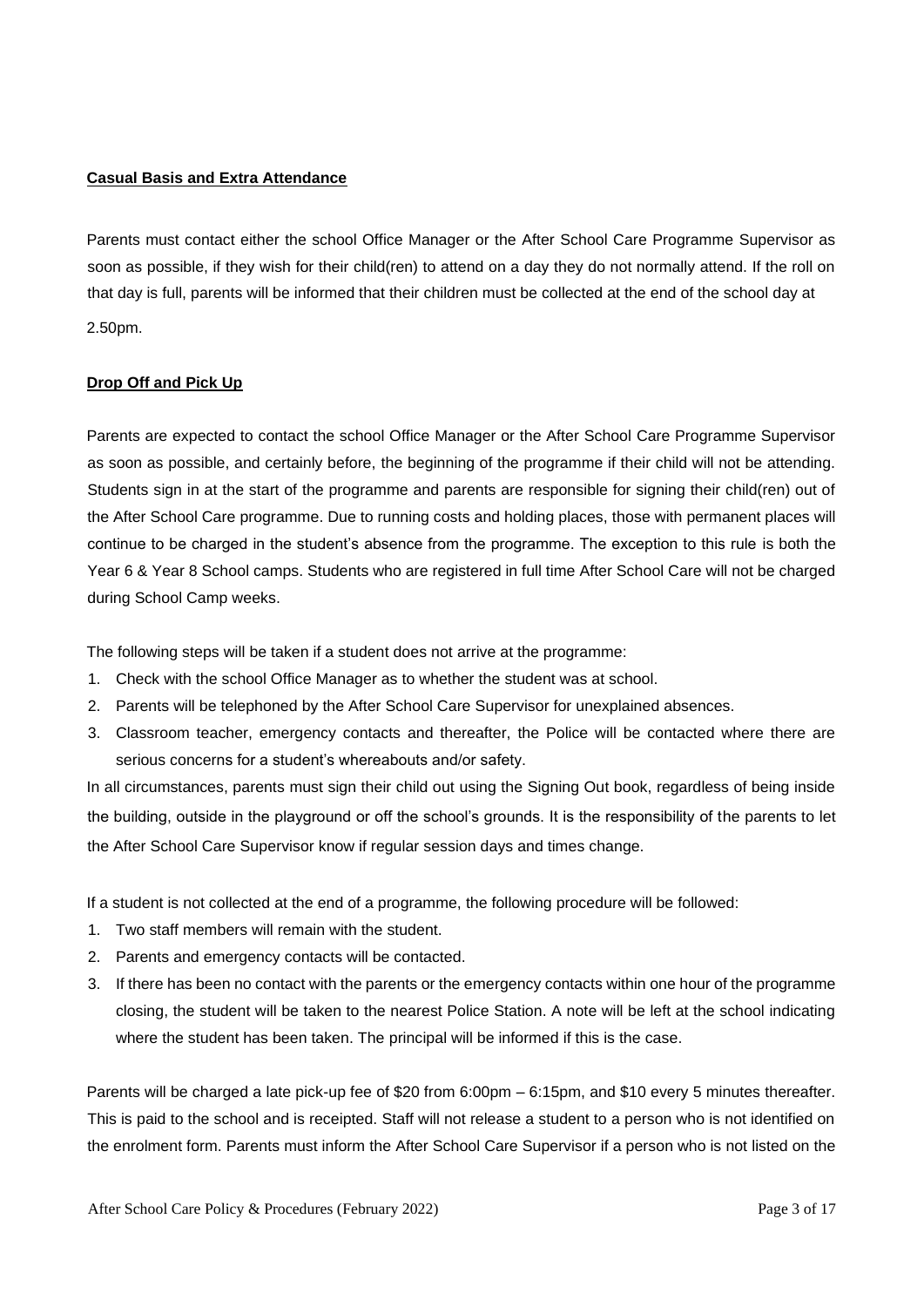student's enrolment form will be collecting the student. This can be done in either, writing or verbally. If an unauthorised person comes to collect the student, parents will be contacted for authorisation before allowing the student to leave with this person.

#### **Complaints' Procedure**

Parents will be informed on enrolment that there is a Complaints' procedure in place. This will be included in information given to parents at enrolment and clearly displayed in the school's After School Care location.

In general, if any parents have complaints or concerns about the programme, students or staff, they should:

- 1. Approach the supervisor who will attempt to rectify the situation. (The principal may be approached initially if preferred).
- 2. If the parent remains unsatisfied, then they should then contact the principal.
- 3. The Principal and Board of Trustees Chairperson will confer and talk to the complainant and decide an appropriate course of action. Where possible, a mutually agreeable outcome will be sought.
- 4. Further complaints must be made in writing and must contain details of the grievance and desired outcomes. The Principal or Board of Trustees will respond to the complaint within 14 days.
- 5. The Supervisor will keep the Principal or Chairperson informed of any verbal complaints received.

#### **Confidentiality and the Privacy Act 2020**

The programme will ensure staff, student and parent confidentiality. At all times the programme will comply with the requirements of the Privacy Act 2020 and the school's policy on privacy. All forms, such as enrolment and staff information forms, state why information is collected and what will be done with the information. No information is shared except with the owner's permission or as required by legislation, for example, The Health and Safety Act. All files holding confidential information will be duly secured and kept away from the access of unauthorised persons. All personal information shared in discussions between staff or at meetings is to remain between those persons. All sensitive and personal conversations including telephone conversations shall be held discreetly and in private, such as the school's office, reading recovery room or the library's resource room.

#### **Expectations of Parents**

The parents are expected to be mindful that the staff endeavour to provide a high-quality programme in the most cost-effective manner possible. Parents are expected to be courteous to staff and understand that the harmony of the whole group is important. The staff can raise safely and confidently, issues about student behaviour with parents; parents should be co-operative when working through issues with the Supervisor. Parents wishing to discuss with the Supervisor matters relating to the programme will be expected to arrange a mutually suitable time for the discussion.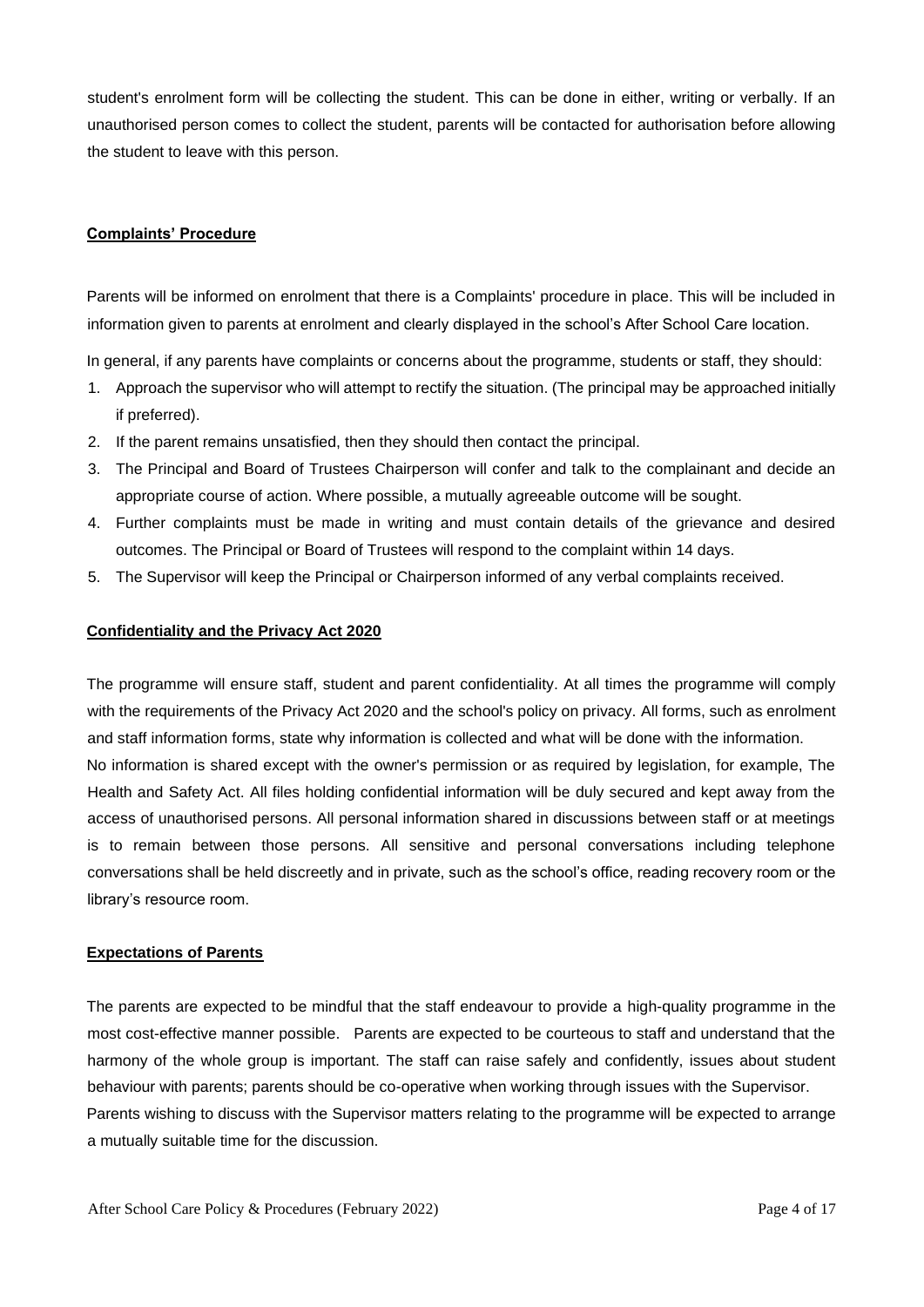#### **Children With Special Needs**

All information stored, and conversations had, will remain confidential.

Students with special needs will be included in the After School Care programme, providing that the Supervisor is confident that:

- the student can be safely cared for.
- the student will benefit from being at the programme.

Full information about the student's requirements including medication and supervision, must be obtained from the parents and included with the student's enrolment form. It is the Supervisor's responsibility to ensure that all staff and volunteers are fully aware of the student's requirements and that they are confident in providing the necessary care. If a student requires further special aids, for example modified facilities, extra staff or staff training, the Supervisor will consult with the principal who will make the final decision. Each case will be considered on an individual basis and every effort will be made to include the student within the limits of the resources of the programme.

#### **Settling Five Year Olds into the Programme**

The New Entrants will be collected from their classrooms and taken directly to the After School Care facility. The staff endeavour to learn the new student's names as quickly as possible and continually check on them during the session. The staff will talk with them and be understanding of their needs. The Supervisor will talk to the parents about the how the student is settling in. There will be games and activities appropriate to their level. New Entrants students will have available, if necessary, a designated area for them to play. If students are having trouble settling at the After School Care programme or are distressed, the parents will be contacted and solutions sought to make the transition easier.

#### **Celebrating Cultures**

As a Catholic School we have a special character which is based on the gospel values. Through these values we are inclusive of, acknowledge, and respect all cultures within our school. Students and families are invited to share their cultural heritage and celebrate significant events through shared meals, cultural or craft activities etc. All students are encouraged to show respect for the different cultures within our school.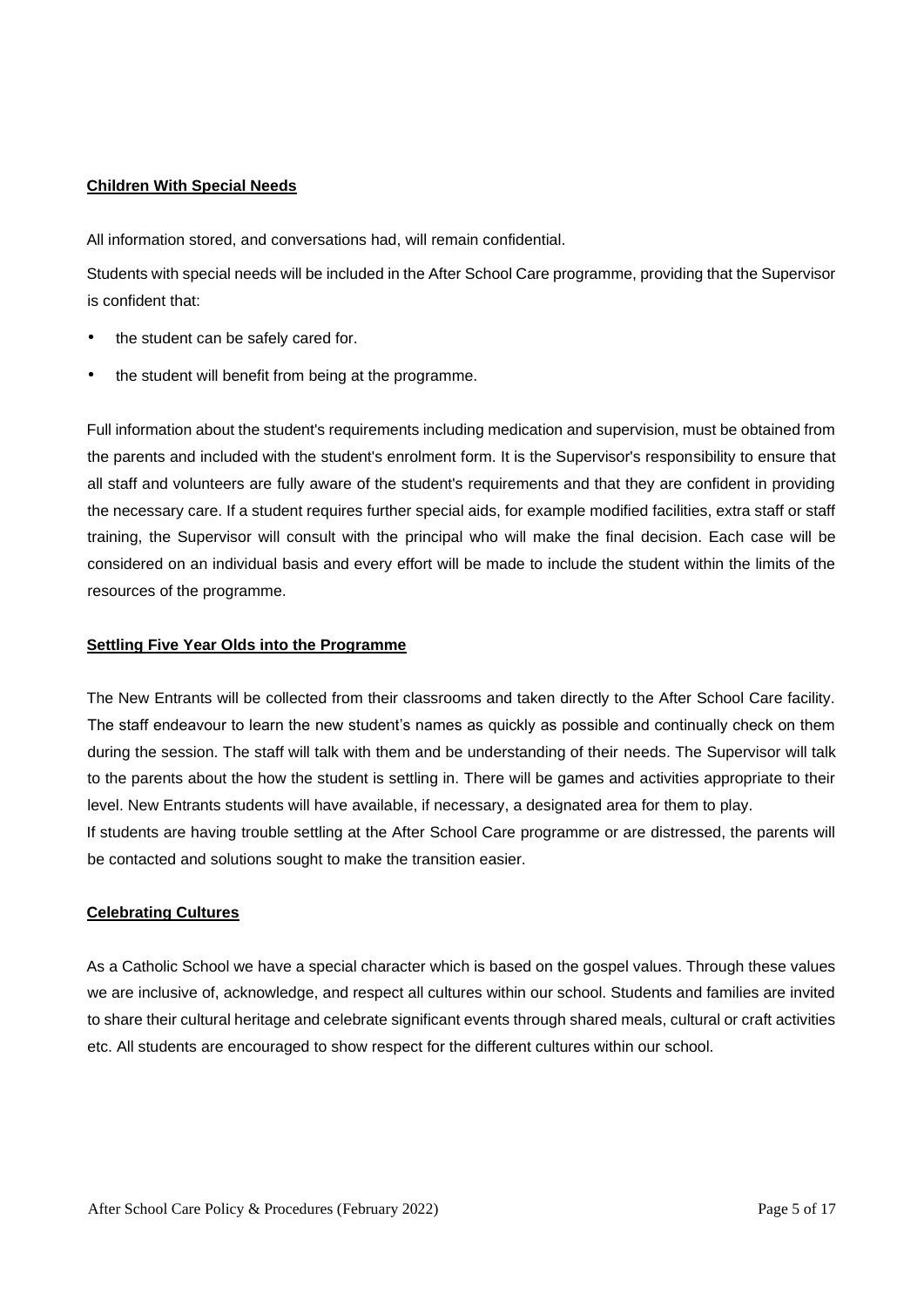### **2. After School Care Programme Content**

The After School Care programme will provide a safe, varied and stimulating programme that meets the developmental, emotional, intellectual and physical needs of the students within the constraints of staffing and resource allocations.

The following activities are offered:

- student-directed and planned arts and crafts material
- an opportunity to complete homework
- an organised sport or active group game
- group or individual quiet games or activities
- use of games, IT, various equipment and books
- supervised outdoor play opportunities

Students will be encouraged to participate in activities but may choose not to, as long as they are not bored or disruptive. Whenever possible, alternatives will be offered.

Equipment will be well maintained and age appropriate.

The programme will be reviewed at the end of each Term by the staff and reported to the principal.

### **Food**

Staff will observe appropriate hygiene procedures. Students will be provided with afternoon tea – this is

that all food and hygiene-related matters are adhered to by all After School Care programme members of staff included within the pricing plan. Afternoon tea will be based around healthy food options such as, but not limited to sandwiches, cut-up fruit, crackers, popcorn etc. Occasionally, students may be offered a treat on special occasions such as birthdays. As per our enrolment procedures, parents are expected to brief staff fully on any food allergies or nutritional requirements that their child(ren) has.

If a student has an extreme allergy parents must discuss this with the Supervisor.

T

#### **3. Health and Safety**

The programme will take place in a safe and healthy environment suitable for the care of students and for the needs of the staff and volunteers. At all times the wellbeing and safety of the students is paramount. All relevant legislation and School policies such as: EOTC and Risk Management are adhered to.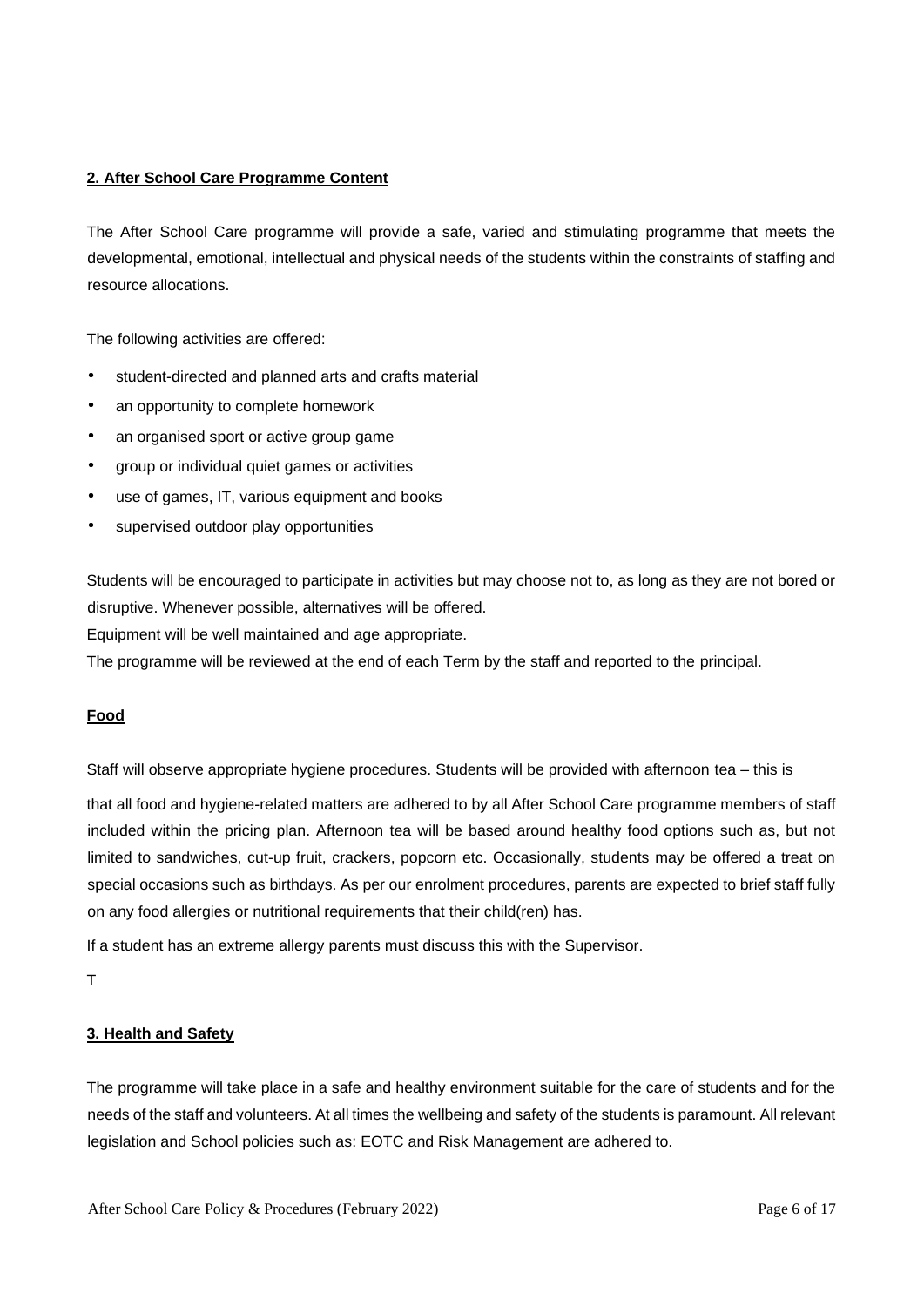# **Programme Supervision**

The staff/ child ratio is as follows:

- at the After School Care programme 1:10
- on excursions 1:7
- on educational visits in and around water 1:3 (see policy for activities involving water and parent permission.)

There will always be a minimum of two staff on duty. The Supervisor is responsible for ensuring that staff are rostered so that all students remain supervised. Students will be always in view of staff where appropriate. Students will be informed of the boundaries they are expected to always stay within and must inform an adult when they are going to leave the area (such as retrieving a lost football).

During After School Care sessions, one student at a time will be allowed to use the toilet and students will be checked on after five minutes if they have not returned. This will be done in a manner that retains the student's dignity. An attendance roll will be marked at the beginning of the session and head counts will be made during the session at various times to ensure all students are accounted for. A portable phone will be available so that staff can be contacted when outside with students.

In the case of a missing student, the following procedure will be followed:

- 1. Staff will conduct a thorough search.
- 2. If the Principal or other senior staff are present, enlist their advice and help.
- 3. If the student cannot be located, then parents will be contacted.
- 4. If necessary, the police will be contacted.

### **Educational Visits Outside the School Grounds**

Generally, the After School Care programme does not take students out on educational visits. If we were to do so, the following procedures would apply. Students will not be allowed to participate on an excursion unless parents/caregivers have signed a permission slip. Parents will be notified in advance of all activities planned away from the school and a planned schedule will be posted at the school. Parents will be informed of the mode of transportation, which would be walking, or public transport.

The staff/student ratio on excursions will be 1:7. Students will be put into groups with at least one adult whose primary responsibility will be the safety of that group. Where there is access to water and swimming, students will be always supervised by an adult who is trained in First Aid and can swim.

The principal will be informed of all outings and the staff will carry the school cell phone for emergencies. Where possible, instructors with recognised qualifications and/or recognised agencies will be used to instruct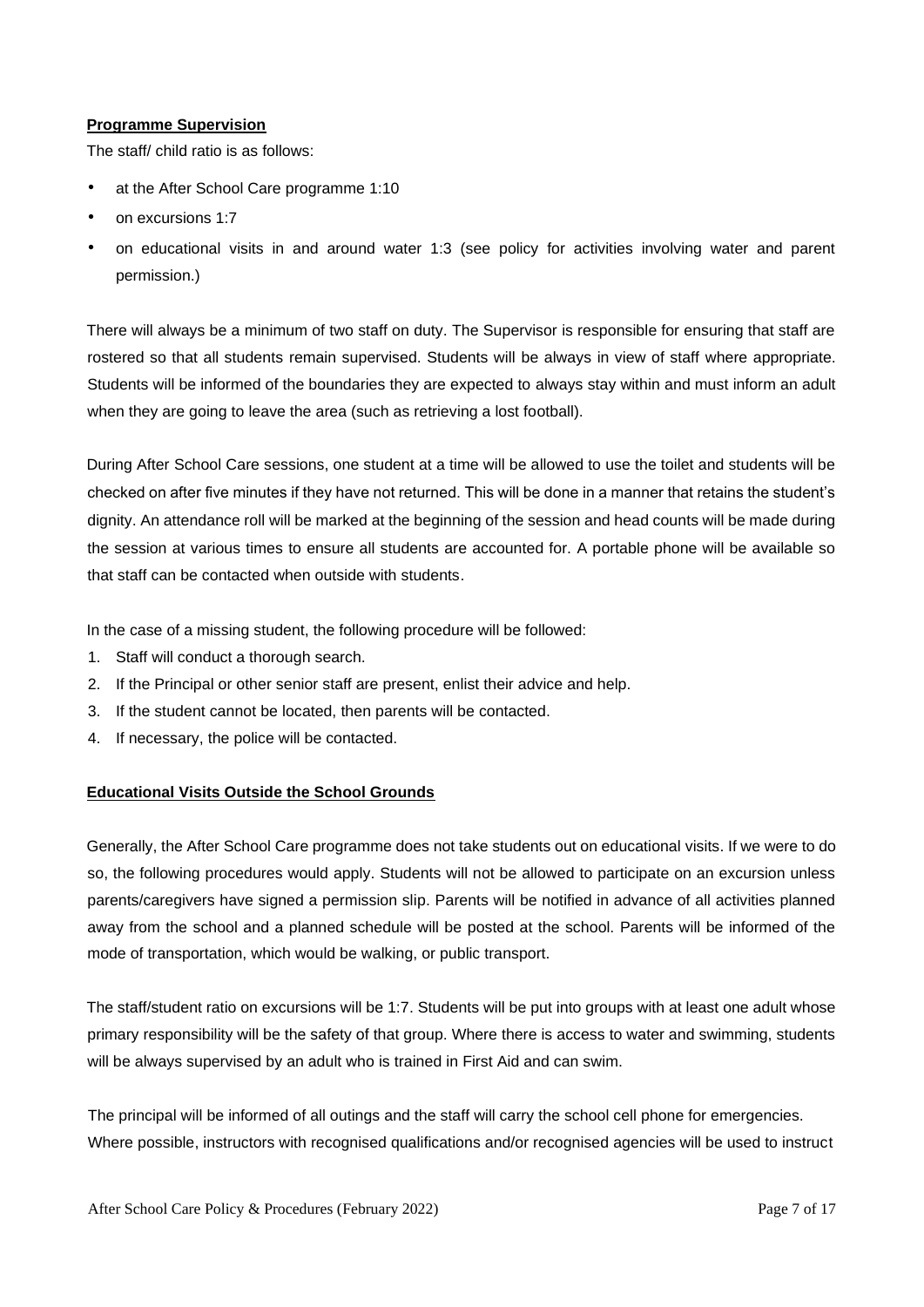all outdoor pursuits. Walks to nearby parks and playgrounds do not require a reduced staff ratio but all other excursion safety procedures still apply. During outings, staff will only allow students to go to the toilet in groups or with an adult. If using public toilets an adult will stand outside the toilet area while students are using the toilets. A fully stocked First Aid Kit and student emergency information will be taken on all excursions.

Staff will consider emergency procedures before excursions and staff responsibilities during emergencies management plan will be prepared beforehand for all excursions. The students will be organised into a "buddy system" when on walks and will walk double file with at least one adult in the rear and one adult leading. Where there is a road to cross, pedestrian crossings will be used where available. Adults will ensure traffic is stopped before allowing students to begin to cross and will remain on the crossing until all students are safely across the road. Parents must give written permission before their children are transported in private vehicles. Vehicles used to transport students must comply with all mandatory legal requirements. All drivers must hold a current, clean driver's licence and must agree to drive safely and maturely, ensuring that seatbelts are always worn.

#### **Hazards and Risk Management**

The safety of students and adults at the programme will be ensured by:

- identifying and recording all potential health and safety hazards at the school and any other venues used
- assessing the risk to staff and programme participants of all identified hazards
- putting controls in place to remove or minimise the risks, for example, providing safety equipment
- using healthy and safe work practices, together with staff training
- regular classroom, playground and hazard inspections
- compliance with all relevant codes of practice and regulations
- having a sun-safe policy in place which is followed by students and staff.

It is the responsibility of the Principal and Board of Trustees to ensure all procedures are in place to always ensure the safety of staff and students. All employees will be involved in hazard identification, and information on identified hazards will be relayed to the school's Principal for actioning. Health and safety information will be discussed at staff meetings where supervisors are informed of all Health and Safety policies and regulations by the school's Principal.

#### **Being Sun Smart**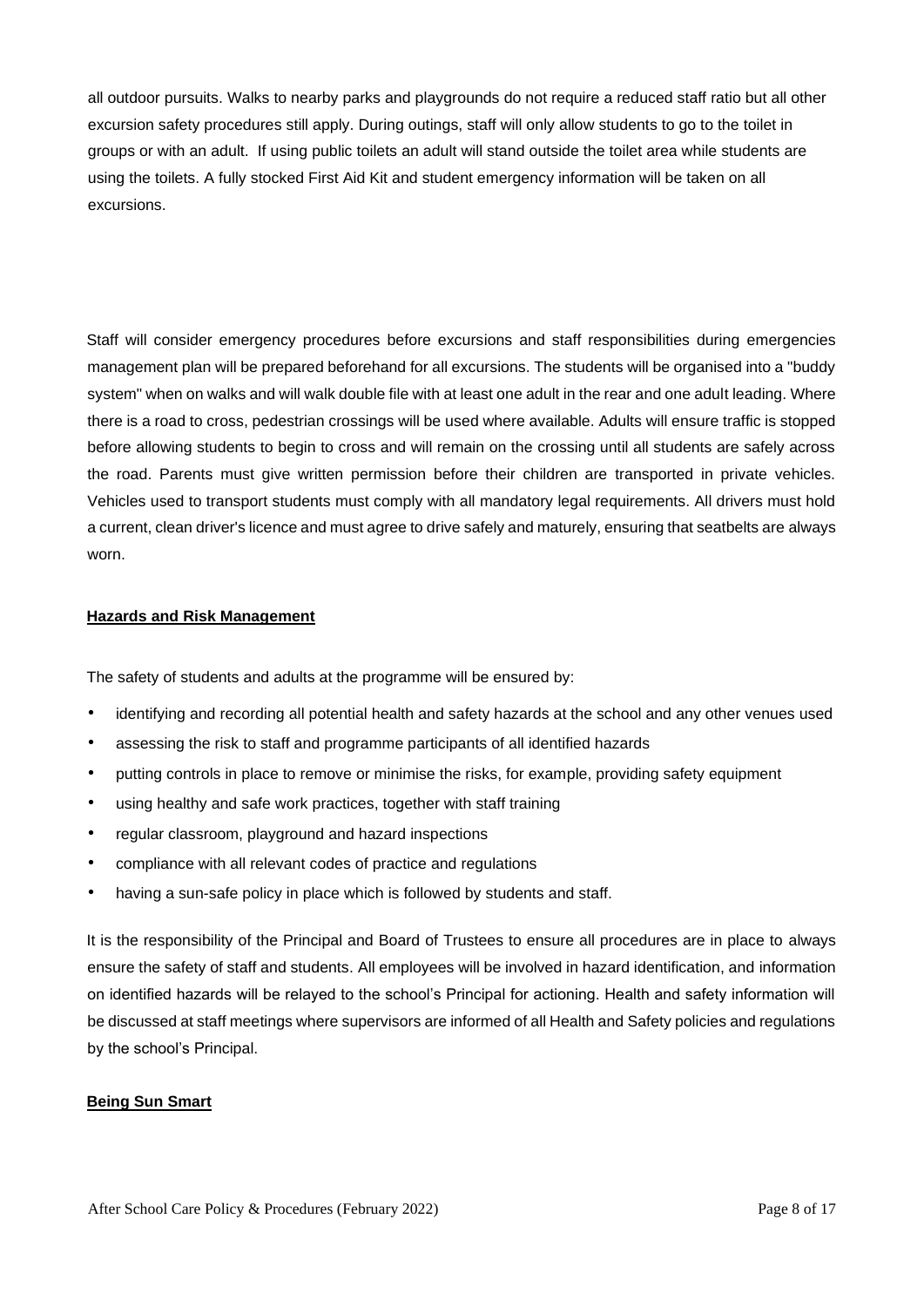Parents are encouraged to provide sun block, sun hats and sun smart clothing. Where the parents do not provide their children with sun hats and sun smart clothing, then measures will be taken to keep students out of the sun. The staff will have sun block for students who have misplaced theirs. Students will be encouraged to seek shade.

# **A Smoke-Free Environment**

A smoke-free environment will be always adhered to when the programme is operating. Staff may not smoke while on duty or on school property or at any time in sight of the students.

# **Guidelines on Pets / Stray Animals**

Pets may come to visit but will not be kept at the programme. If an animal is roaming in the area unrestrained, the students will.

- 1. Not approach the animal
- 2. Walk in a sensible manner
- 3. Return quietly to the After School Care room
- 4. All staff are to be aware and trained in this procedure.

In the event of a student being bitten or attacked by an animal, immediate first aid treatment or medical attention will be sought, and the parents notified.

### **Buildings and Facilities**

It is the principal's responsibility to check that the school has a current building warrant and that it complies with other relevant fire and safety requirements. The final responsibility lies with the School Environment Committee for the Board of Trustees on behalf of the owner of the building. The Supervisor and staff will ensure that all parts of the school used for the After School Care programme are kept clean and free of rubbish. This includes:

### **Daily:**

- vacuuming floors as required.
- emptying rubbish
- wiping all kitchen benches / surfaces where food is prepared
- washing all kitchen cloths and tea towels etc.

The school caretaker cleans the toilets, hand basins, and toilet floors.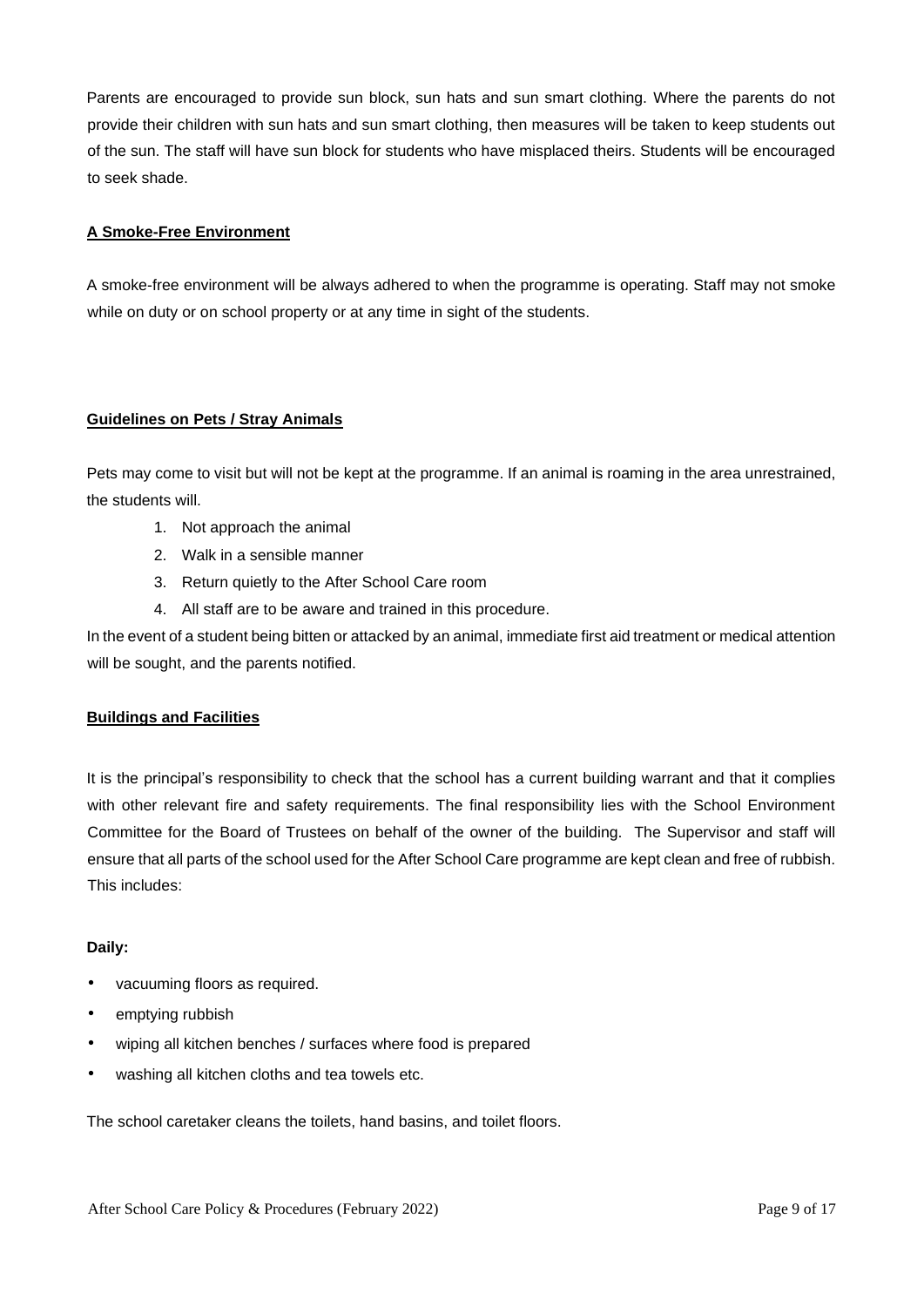#### **Weekly:**

- cleaning fridge and any areas where food is stored
- general cleaning check
- sorting and checking art area, toys, equipment etc.

# **Termly:**

- washing paint work
- washing blankets
- washing floor cushions, soft toys, sun hats, dress ups etc.

# **Accidents / Emergency Procedures**

A first aid kit will be kept in both the After School Care and First Aid Rooms. It is taken on excursions along with a full set of emergency contact numbers. The first aid kit will be stored out of reach of the students. It is the responsibility of the Supervisor to ensure that it is maintained and well stocked.

At all times at least one staff member who holds a current first aid certificate must be on site.

In the event of any accident to either students or staff, the following procedure will be followed:

- 1. Staff will immediately inform the Supervisor.
- 2. Appropriate first aid will be administered.
- 3. If a student needs medical attention, parents will be contacted to ascertain if they would prefer to take the student themselves or would they prefer staff to take them to the medical centre of their choice. If parents or emergency contacts are unavailable, the student will be taken to the nearest available medical facility by taxi or private vehicle at the parent's cost.
- 4. If serious injury occurs, parents will be notified, and an ambulance called. If it is not possible to be allocated an ambulance, then the student(s) may be transported in a private vehicle to the nearest medical centre or hospital.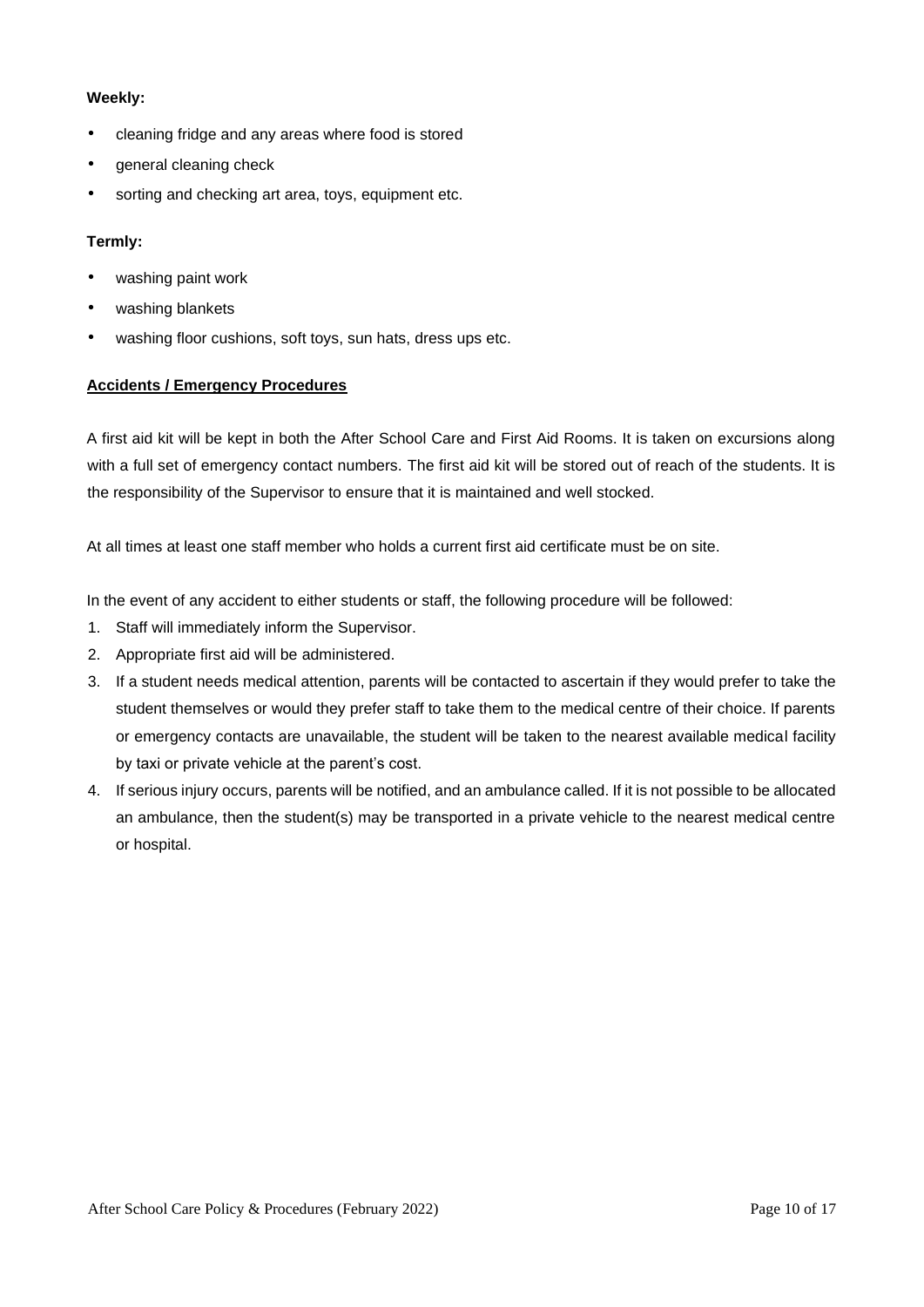Accidents and incidents will be recorded by the After School Care staff on an incident sheet, which are kept in the After School Care and First Aid rooms. Parents must be notified at the end of the day when picking up their child(ren). All accidents to staff and students, including near misses, will be recorded and investigated. An accident will be investigated and referred to the Principal and the Board of Trustees.

If a student is emotionally traumatised the following procedure will be followed:

- 1) Staff will calm the student.
- 2) Inform the Principal or classroom teacher.
- 3) Parents will be contacted.
- 4) Professional help will be sought if required.

For trauma of staff, the Supervisor will ensure that professional help is made available.

### **Emergency and Disaster Procedures**

Both fire and earthquake drills are carried out once a term for the After School Care programme. The Fire department are notified of our After School Care programme hours and numbers of students in session. The School Guidelines for Emergency Procedures are followed.

The Supervisor is responsible for:

- keeping a record of each drill including the names of the adults present
- ensuring that new staff/volunteers are aware of the procedures.

### **Earthquake Action Plan**

- Supervisor shouts 'earthquake, drop, cover, hold'.
- $\div$  Students find a safe area.
- Students do not run outside or around inside during the earthquake.
- Students wait until the Supervisor gives the 'all clear' before they move.
- Evacuate the building and assemble at the assembly point on the bottom court.
- Students are checked and any injuries attended to.
- An attendance roll will be taken to account for all students.

#### **Fire Action Plan (See Guidelines for Emergency Management)**

- Supervisor calls out 'fire' and activates the alarm.
- Evacuate all people from the building.
- Assemble at assembly point on the bottom court.
- An attendance roll is taken to account for all students and staff.
- The Supervisor calls the Fire Department.
- All students remain at the gathering point until told to move.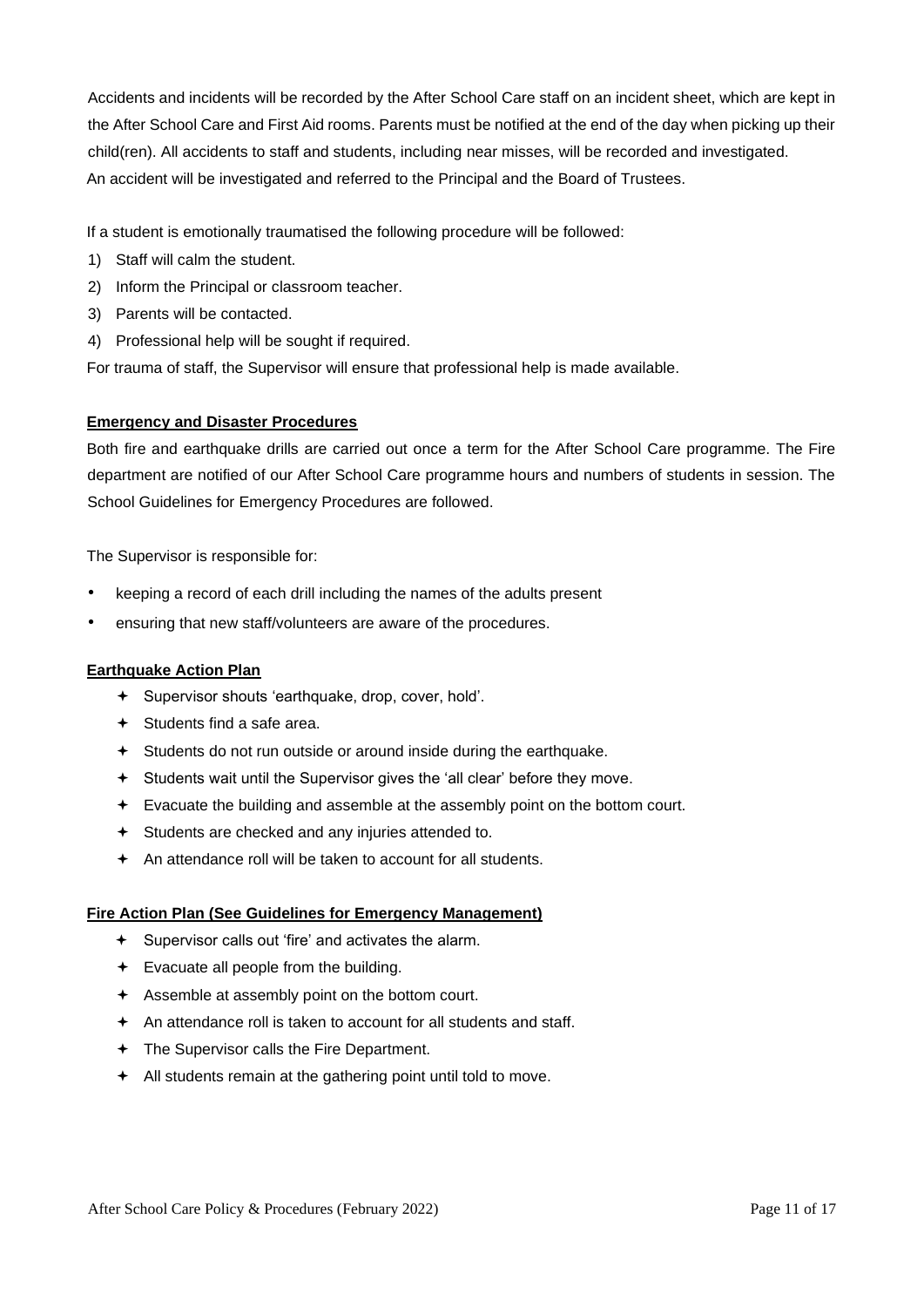#### **Illness and Medication**

If a student becomes ill, they will be made comfortable, put into the First Aid Room (if appropriate) and the Supervisor notifies the parent(s). Medicine will not be administered unless parents have signed a consent form. This form includes dosage and must be signed by the staff member when they administer the medicine. All medicine must be labelled showing the student's name and dosage and must be stored out of reach of all students. Parent(s) will be informed of any administered medicine when they come to pick up their child(ren). Students who have notifiable diseases will be excluded from the After School Care programme for the appropriate infectious period. All staff must wear disposable gloves when administering first aid.

Staff with notifiable diseases must take the appropriate precautions to prevent cross infection. For example, they will not participate in the administering of first aid and medication and/or will not work during the infectious period.

### **Child Protection (Vulnerable Child / Oranga Tamariki)**

In addition to the general safety policies outlined, the After School Care Programme Supervisor will ensure that the staff and other adults visiting or working at the programme are well supervised and visible in activities performed with students. A minimum of two staff will always supervise the programme.

The programme staff will act on all suspicions of child abuse in the following ways:

- 1. The school's Guidelines for Child Protection will be observed.
- 2. All incidents and observations will be recorded in a designated book for such purposes.
- 3. Although After School Care staff members are legally entitled to refer issues to Child, Youth and Family or the Police, our school policy advises that any suspicion that abuse is occurring should be reported to the Supervisor and the School Principal to be dealt with.
- 4. The principal will inform the Chairperson of the Board of Trustees.
- 5. The principal will investigate and refer the incident or observation to Child, Youth and Family.

#### **4. Behaviour Management**

Programmes will be designed to ensure that students and families experience an environment where they are safe, secure, respected, and, one in which their dignity is protected.

Staff formulate rules for the programme and discuss the consequences of breaking these rules with the students. Programme rules will be based on respect for each other and equipment. It is common practice to receive student input at the start of each year when agreeing the ASC rules and expectations.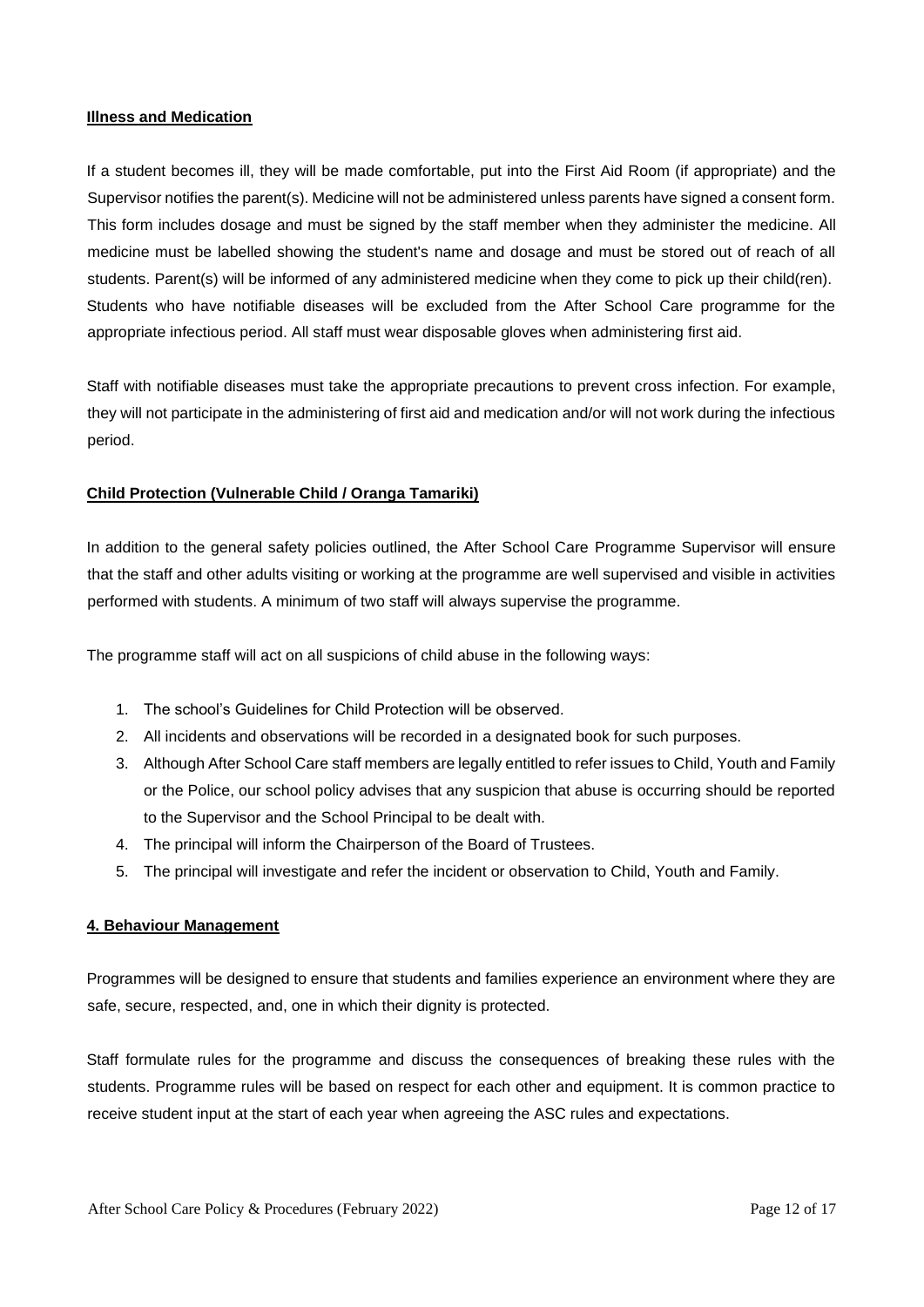Staff encourage students by outlining what is expected of them to encourage positive behaviour choices. Positive reinforcement is always used, and a stimulating and responsive programme will be provided to help encourage positive behaviour choices.

When a student misbehaves or ignores programme rules, staff will:

- a. Remind the student in a positive way of what is expected of them.
- b. If the behaviour continues, the student will be reminded again and warned of the consequence that will result.
- c. If the student continues to misbehave after two warnings the consequence will be enforced.

Consequences must be appropriate and may include:

- a. Being removed from the activity and put into time-out, that is the student will be made to sit away from the group in a clearly visible spot for a period determined by the Supervisor (usually about five minutes).
- b. Having physical play boundaries reduced (for example, when a student continually leaves the defined boundaries).
- c. Not being allowed to play with a certain piece of equipment for an appropriate length of time (for example, when a student continually misuses that piece of equipment).

In all cases, before the student returns to the group the After School Care Supervisor will review with them what positive behaviours are expected (for example, refraining from disruptive, rude or aggressive behaviour).

If a student continually misbehaves, parents will be notified when they pick up their child and asked to support the staff in their attempts to encourage positive student behaviour. If disruptive behaviour continues, parents will be asked to meet with the supervisor, and if necessary, the school Principal to plan a course of action. If a student continually behaves in a manner that endangers themselves or others (including students or staff), despite the above measures, parents will be notified by the principal and asked to remove their child with immediate effect.

### **Punitive Discipline/Measures**

At no time will punitive discipline be used. This includes punishing children by physically hitting, withholding food and drink, being abusive, demeaning or condescending with comments or by placing a student in isolation.

At all times, staff will maintain a fair, consistent and positive approach to student behaviour. When students conflict with each other, staff will encourage the students to resolve the situation themselves and aid them by making suggestions on how to do so. If students cannot resolve the conflict they will be removed from the situation, for example they will not be allowed to play with either the toy or each other until such time as they can manage to successfully.

# **Restraint Guidelines**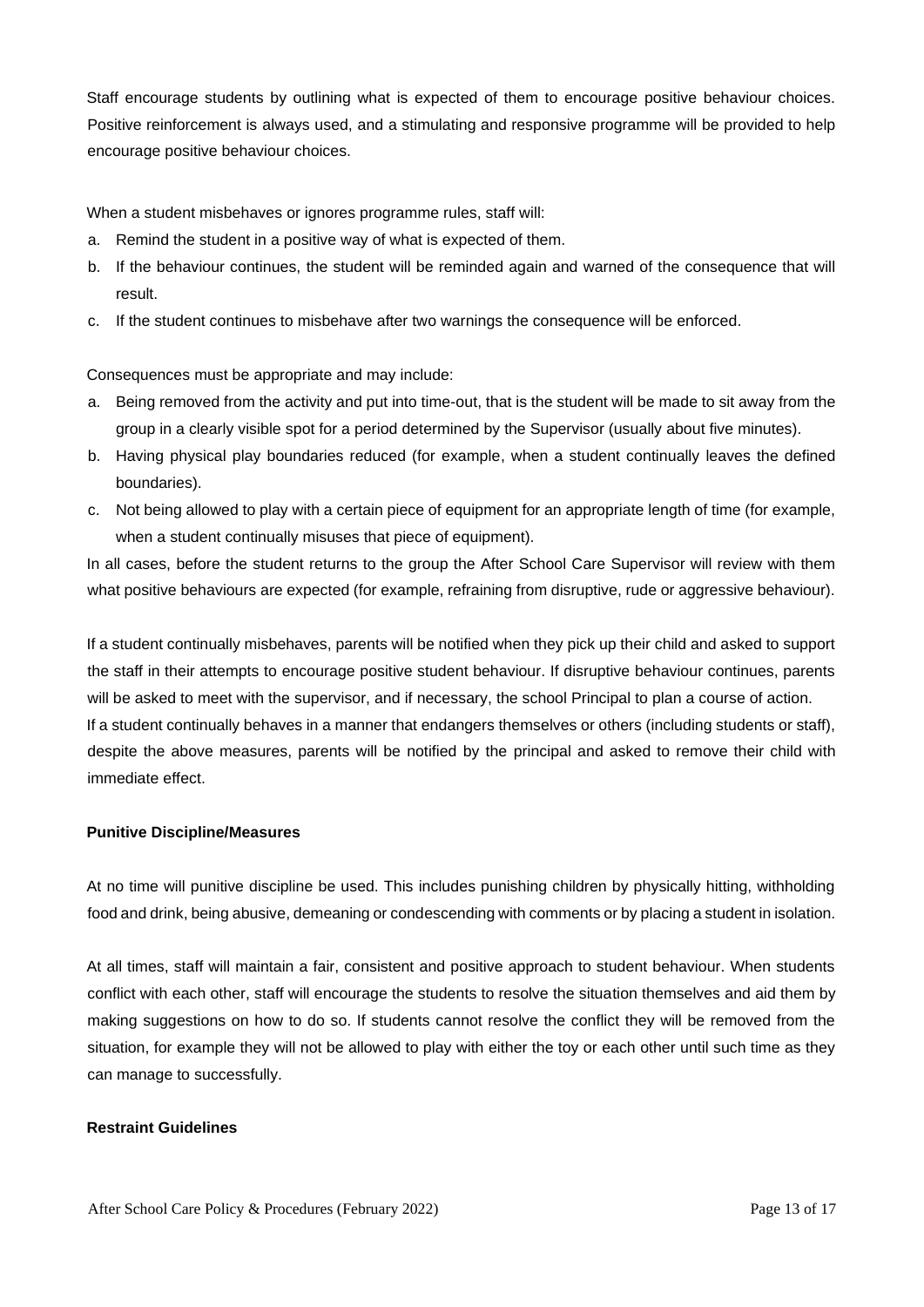Children will only be physically restrained if their immediate safety or the safety of others is at risk and verbal commands have failed. All After School Care Programme staff members have received the appropriate debriefing around our school's student restraint policy and implementation.

### **5. Programme Management**

The After School Care Programme is run in a manner that is professional and welcoming, as well as being financially sound. It demonstrates accountability to the school and the families who use the programme.

Day to day supervision of the After School Care Programme is delegated to the Programme Supervisor. Overall supervision of the programme is the responsibility of the Principal and School Board of Trustees. The Board of Trustees must approve all policy, financial reports and budgets, monitor expenditure and set limits on how much spending can be delegated. All income received is banked in the first instance. The Trustees may delegate certain tasks as appropriate, for example, collection receipting and banking of fees.

A petty cash allowance is given to the After School Care Supervisor to perform the purchasing of food and resources each term. Any amount exceeding this allowance must be approved by the principal. The Programme Supervisor keeps a record of each student's attendance.

The responsibilities of the Programme Supervisor will be clearly delineated in the job description.

The Programme Supervisor will be responsible for the day-to-day running of the programme and in attendance at each session. When this is not able to happen, i.e., sickness, the senior assistant or someone designated by either the Programme Supervisor or the school Principal will take over the Supervisor's role.

It is the Programme Supervisor's responsibility in liaison with the Principal and the School Finance Administrator to:

- keep clear and accurate financial records
- ensure that the After School Care Programme is a separate form of income
- set the budget, for approval by the Board of Trustees

### **6. Staff and Volunteers**

The After School Care programme will ensure quality care is provided through fair and consistent recruitment procedures including the relevant supervision and training of all staff including relievers and volunteers. All relevant legislation will be adhered to.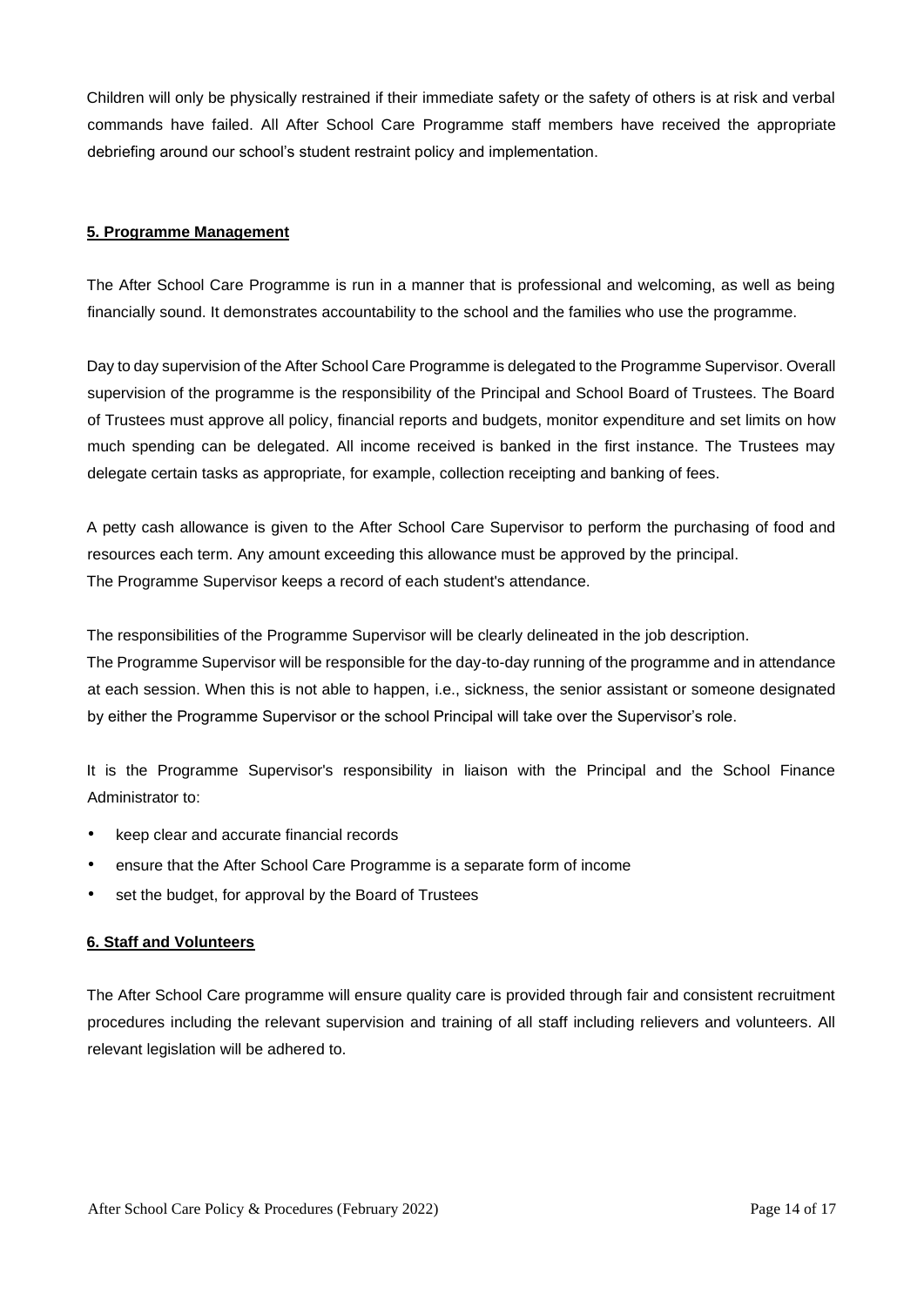# **Recruitment**

The selection and recruitment of staff is the responsibility of the principal, in consultation with the Chairperson and Appointment Committee (if appropriate). All paid staff will be recruited according to the following procedures:

The principal and a designated Appointments Committee will conduct interviews to appoint an After School Care Supervisor. Positions will be advertised, and applicants interviewed. The interview process will consist of a stated set of questions and referee checks.

- All applicants will provide information required under the Vulnerable Children's Act, including two forms of identification, a C.V. that outlines a chronological work history for at least the previous five years, and the names of at least two referees. It is the principal's responsibility to contact the referees for verification of the applicant's experience and suitability to work with children.
- The Board of Trustees must ratify the Committee's recommendation before the applicants are informed of the decision.
- Staff or volunteers must be 16 years of age or over.

All workers, including volunteers, must:

- release details of their police record to the principal. No person with a conviction for sexual crimes, crimes of violence against the person or for any offence involving harm or exploitation of children may be employed at the school. No position is offered and/or permanent until a successful Police Check is returned by the New Zealand Police Vetting Service.
- sign a statement that they will abide by the policies and code of conduct.

After School Care staff will be provided with a full job description that states responsibilities, skills, certification and standards required.

The employee must sight Every three years existing staff will be subject to the following safety checks as per the Vulnerable Children Act.

- Confirmation that the staff member has not changed their name, and if so confirmation of that change with a primary form of identification.
- Seeking information from any relevant professional body, licencing or registration body if relevant
- Completion of a New Zealand Police Vet
- Evaluation of the above information to assess the risk the children's worker would pose to the safety of children.

a written employment contract, clearly setting out wages and conditions of work, as per declaration on the Staff Information Sheet.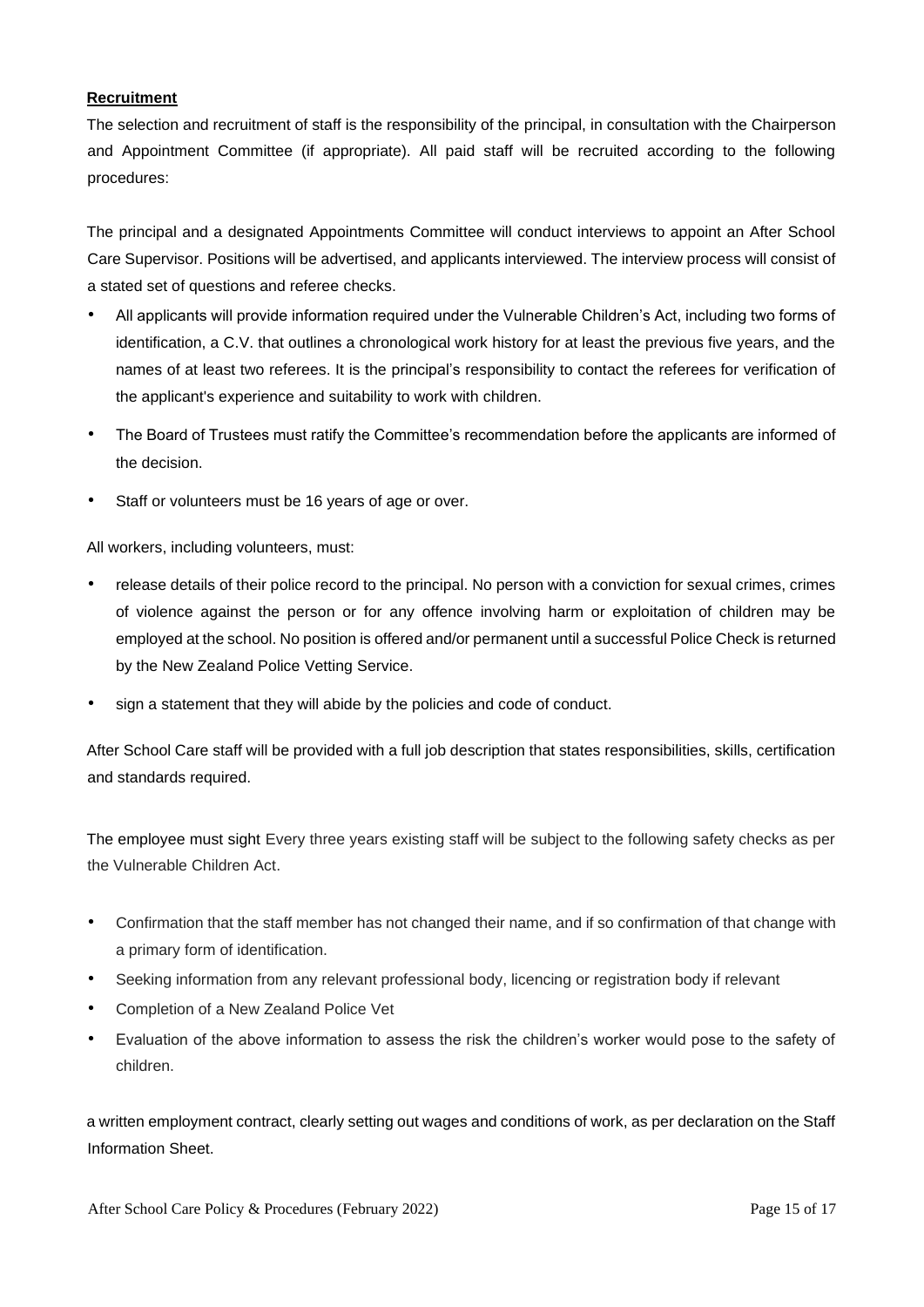# **Training and Supervision**

All staff will have experience of, or interest in, training or working with school-age children and/or recreation. Staff training requirements will be reviewed as required and opportunities provided for further training as needed.

The Principal and After School Care Supervisor are responsible for ensuring that all staff, including volunteers, are sufficiently trained in first aid, emergency procedures, child management and all centre policies, to always ensure the safety of the students. New or less-experienced staff will receive adequate induction, support and supervision from the After School Care Supervisor.

### **Staff Disciplinary Procedures**

The Principal and the Board of Trustees Personnel Committee are responsible for supervising disciplinary action and for ensuring that it is in accordance with all relevant legislation. If a staff member is not performing adequately every reasonable effort will be made to help them understand the issue and to improve. Staff will be given two verbal warnings and one written warning clearly stating the problem, the measures required to improve performance and a timeframe in which this is to occur. If there is not sufficient improvement the staff member may be dismissed. A staff member may only be dismissed with the agreement of the Board of Trustees.

Staff may be suspended on full pay pending further investigation if they are accused of:

- striking or sexually abusing a student
- failing to observe programme rules so that a student is injured or placed in danger.

If the complaint is upheld the staff member may be dismissed, with the agreement of the Board of Trustees. Following a dismissal of this nature the Board, in consultation with the Principal and Supervisor, will prepare a follow-up report recommending any changes needed to avoid the situation recurring.

#### **Staff Complaints**

Staff complaints against other staff members must be referred to the After School Care Supervisor. If no agreement can be reached the complaint will be taken to the principal. The Chairperson is to be informed of any serious complaints involving After School Care staff. If it is clearly inappropriate to approach the Supervisor, then staff may contact the Principal or Chairperson directly.

Staff grievances against the Board will be resolved in accordance with the provisions of the Employment Relations Act 2000.